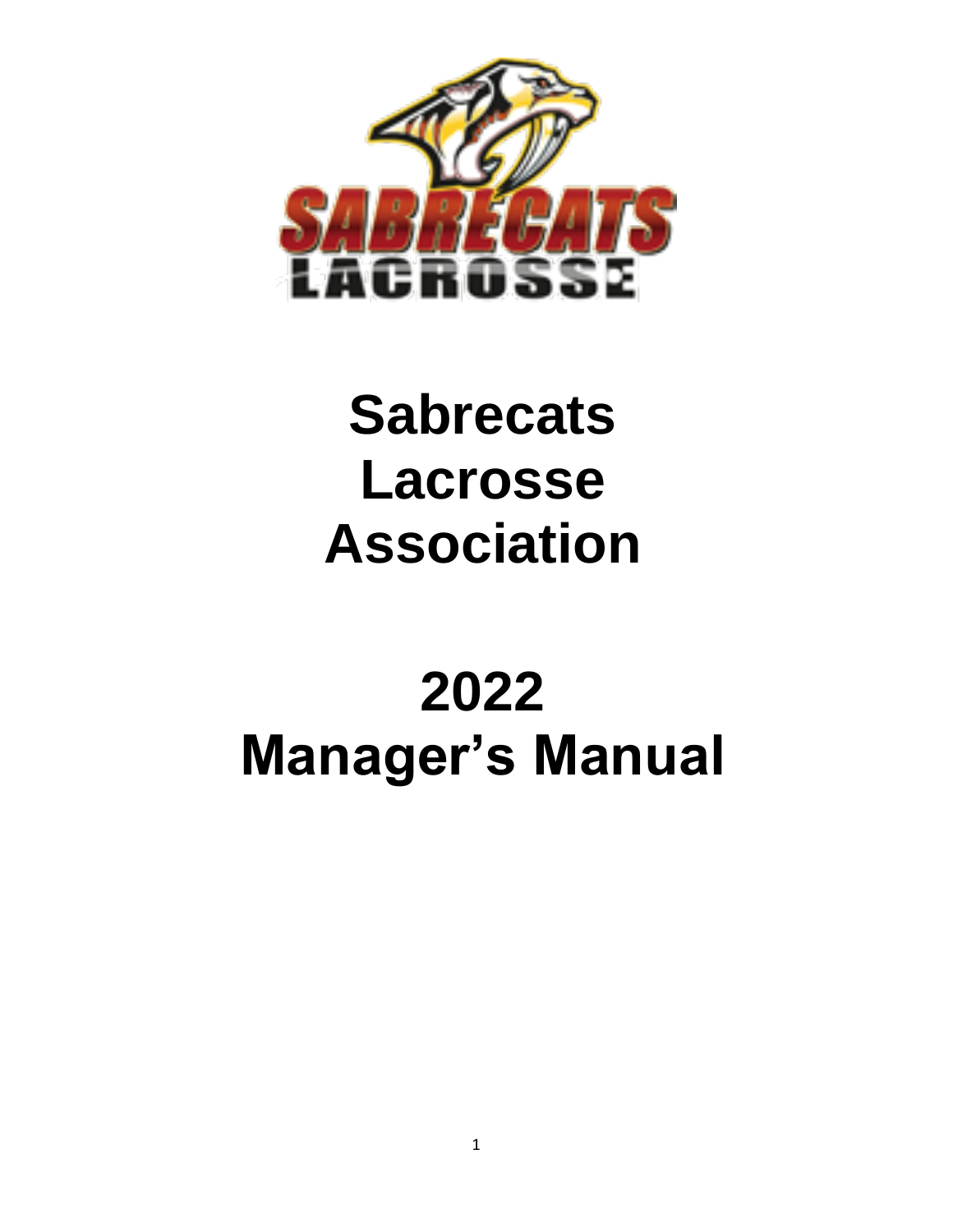## **TEAM MANAGERS MANUAL**

Thank you for stepping up for this very important role that is integral to the Association, the teams and the players! This guide has been developed to assist you. On the Sabrecats website there is also a Manager's office tab with some quick links. If you require assistance, please ask!

\*\*\*Please read the entire details of this document before you have your first parent meeting\*\*\*

## **INTRODUCTION**

The Team Manager is the central figure in facilitating the flow of communication within the team (players, parents and coaches), between the team, the Association, other teams, referees, etc.

The Manager is responsible for ensuring all off-field tasks are completed. By taking on the operational aspects of the team, the Manager enables the Coach to focus on player development and on-field instruction.

Each Manager must establish a primary relationship with the Head Coach. Discuss your role and expectations on both sides. It will vary with each Coach and each level. It is very important for the Manager and Coach to work collaboratively. Ultimately, the Head Coach is responsible for the overall operation of your team and will have the final say on matters that require a decision. As part of your job you will be the liaison between the Executive Director (Kelly Mantei) and your team. Any questions that you may have can be forwarded to her via e-mail a[t execdirector@sabrecatslax.com.](mailto:execdirector@sabrecatslax.com)

The Sabrecats encourages the team manager to be responsible for the behind the scenes responsibilities and activities including but not limited to:

- Liaison between the coach and parents
- Administering team monies and organizing team fundraising (can be done by Treasurer as well)
- Organizing exhibition games, tournaments, extra floor time (if desired)
- Game sheet reporting
- Relaying floor times to the parents
- Ensure Medical Information for each player has been completed through ePACT
- Distribute and collect Code of Conduct Forms for team, coaches and parents (to be kept on bench)
- Familiarize yourself with the Sabrecats Policies locate on the website
- Collecting and returning of team jerseys (home and away)
- Organizing box duties (home games 3 required, penalty box, game clock, shot clock; away games 2 required, penalty box and game sheet)

The Manager will work with the Director of Volunteers – Amanda Tafts [volunteer@sabrecatslax.com](mailto:volunteer@sabrecatslax.com) to ensure all parents who committed to volunteering at the association level have completed their commitment. Please refer to the Section on Volunteer duties.

At the beginning of the lacrosse season the team coach and manager should agree on a division of duties, following the guidelines above. The manager should not try to do take on all the duties. DELEGATE!!! It is best to delegate as much as you can but remain in close contact to ensure delegated duties are completed in a timely manner.

## **LIAISON BETWEEN COACH AND PARENTS**

The manager should arrange a coach/parents meeting shortly after the team is formed. Items to be discussed and agreed upon should include (among others):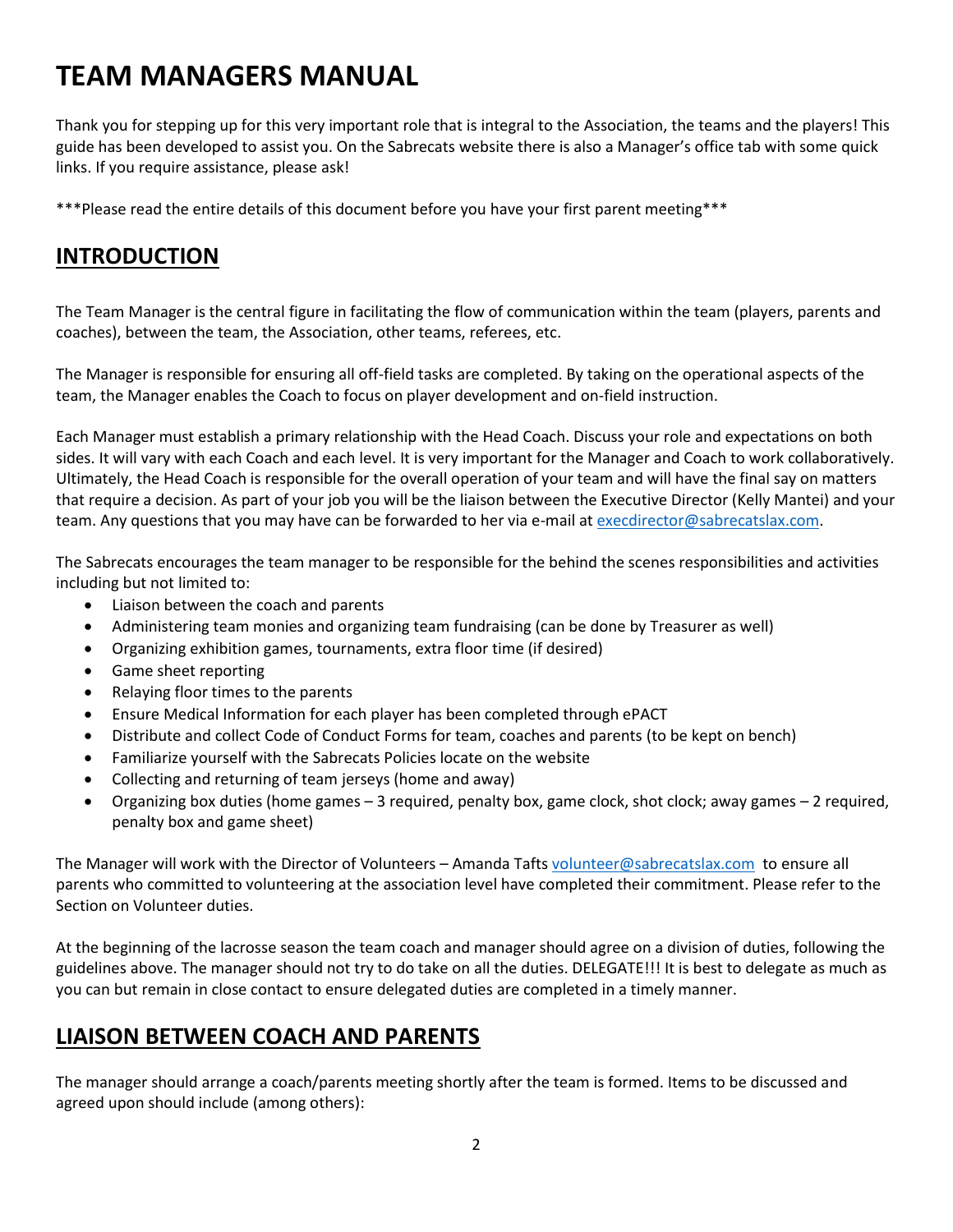- **Introductions**
- Coaching Overview: Have the coach provide information on the goals and objectives for the season and his credentials and philosophy
- Outline Team Rules/Expectations
- Expected time to arrive prior to games/practices
- Expected behavior of players
- Parent access to the dressing room before and after games
- Dress code if decided by team/coach
- Code of Conduct for the players, parents, and coaches
- Budget: To operate for the season the team will require funds for numerous items including: tournaments, extra field time, exhibition games, team social activities
- Fundraising: This is a decision to be made at the team level. Possible fundraising ideas: cash call, corporate sponsorship, bottle drive, raffle etc.
- Tournaments: The team needs to decide on the number of tournaments it will attend in total, how many of these will be out of town tournaments.
- Team Positions: There are a variety of team level positions that will help to ensure the successful running of the team

Draft Agenda is included in Appendix 1.

## **CODE OF CONDUCT FORMS**

Code of Conduct Forms (located in Appendix 2) must be collected from all Coaches, Parents and Players. The manager will be responsible to ensure that these signed forms are on the bench for all games and practices (keep it in a folder in the coach's bag) by APRIL 30. It is essential that Coaches, parents and players read and sign the forms and adhere to this code of conduct throughout the season. The forms can be found on our website under the Resource section - Manager's Tab. It is recommended that the Head Coach review the Player Code of Conduct with their players.

Players at the 6U and 8U do not need to sign but the Code of Conduct should be reviewed with them by the coach.

## **MEDICAL INFORMATION**

Each manager will be responsible for ensuring that each member of their team have completed and shared their medical information through ePACT. Each team member will have received an invitation to complete the on-line information. If they are having issues please have them contact our Executive Director Kelly Mantei at [execdirector@sabrecatslax.com.](mailto:execdirector@sabrecatslax.com) The medical information for each player will be accessible by the coaching staff and manager for that team ONLY through the ePACT app on their phone. Access will expire at the end of the season.

## **VOLUNTEER DUTIES (TEAM VS ASSOCIATION)**

All families are expected to volunteer at the team level – no exceptions.

At the time of registration, families are given the option to "opt out" of volunteering at the association level by paying an extra \$200 fee. If families decided at registration to volunteer at an association level, they would have picked a volunteer position.

There are, however, positions on the team that do require a tremendous amount of time – so we do allow those positions to count towards families association volunteer commitment – Head Coach, Assistant Coach, Manager, Team Treasurer and Team Jersey Coordinators. The Team Manager needs to submit to the Director of Volunteers the list of those individuals that has stepped up to fulfill these very important roles.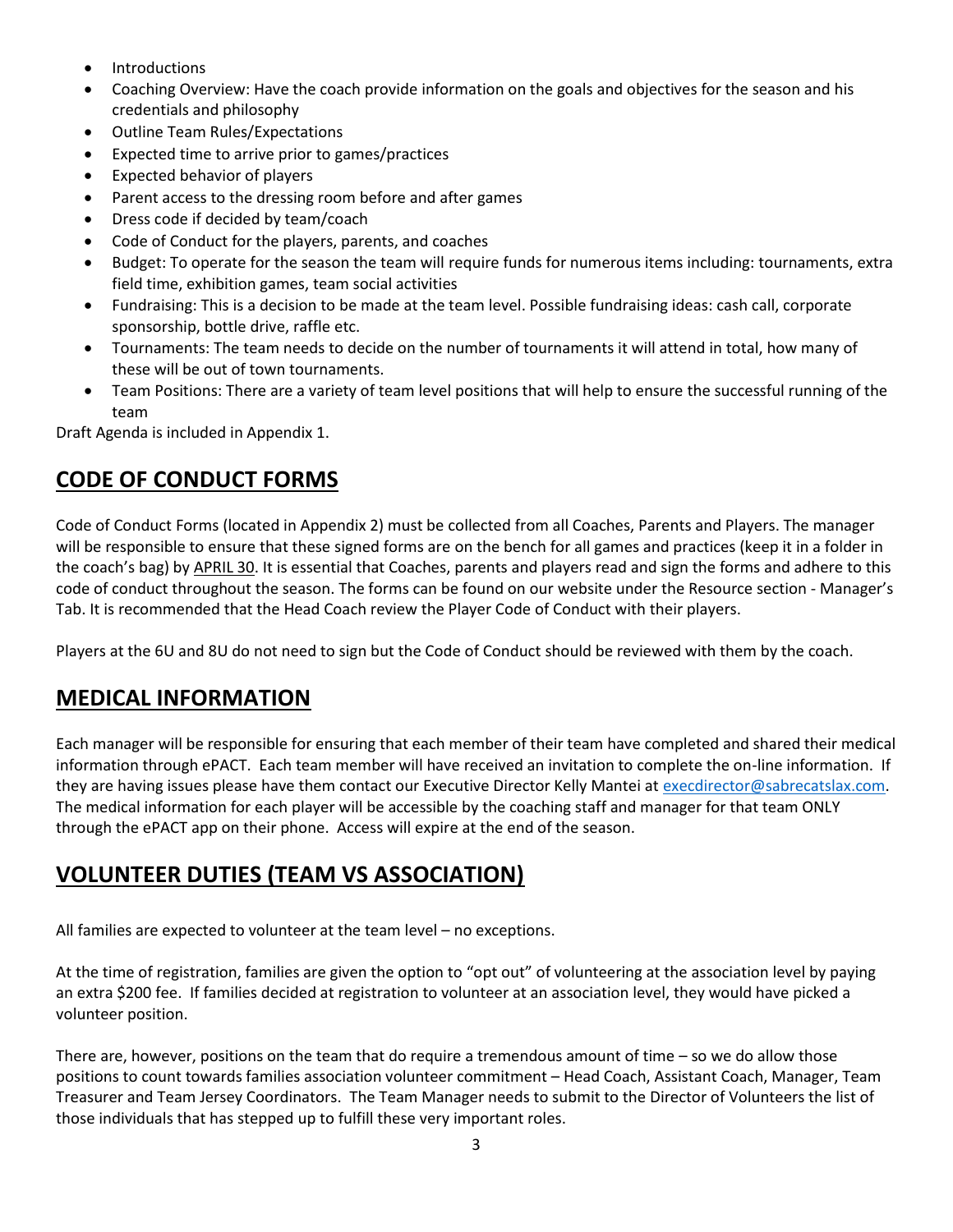## **TEAM CONTACT LIST**

A team list needs to be developed and distributed to parents as early in the season as possible. This list should include: player's name and jersey number; home phone number; home address; parent's names and cell numbers; email address; and volunteer positions. It is essential that all personal information is confirmed before being distributed.

### *Privacy regulations require that you get agreement from all team members before sharing contact information.*

This also applies if any third-party requests contact information.

It is also recommended to have a parent create laminated wallet size "cheer card" with player names/jersey numbers/parent's names. Please see the Sabrecats Website for Template under Manager Resources.

## **CALGARY DISTRICT LACROSSE ASSOCIATION (CDLA)**

CDLA has a website a[t www.calgarylacrosse.com](http://www.calgarylacrosse.com/) which you are encouraged to access frequently to get up to date information on key dates, schedules, current standings, tournament information, travel permits, etc. The CDLA Rulebook and many relevant forms are also available from the website.

Please take the time to familiarize yourself with the Managers Resource Page link under the Information Tab on the CDLA website as well as the CDLA Rules and Regulations.

## **TEAM JERSEYS AND TEAM EQUIPMENT**

The team manager is responsible for issuing the jerseys and gathering them at the end of the season and returning them to Sabrecats.

It is **MANDATORY** that each team assign a jersey person to distribute and collect jerseys before and after each game. The purpose is to try and cut down on loss and damage to jerseys.

Please note that team jerseys are not to be worn for practices and name bars may not be affixed to them (no alterations or addition of names/logos are allowed). Jerseys should be hung to dry – not put into dryers.

## **TEAM APPAREL**

All Sabrecats apparel is available online for individuals to order for the lacrosse season.

The link will be shared once the "store" is open.

All Sabrecats Apparel and Logoed items are to be ordered through Extreme Threads as per the contractual obligations with Sabrecats Lacrosse Association.

### **TEAM FUNDS**

The team manager or team Treasurer is responsible for collecting, banking and disbursement of team funds. This is done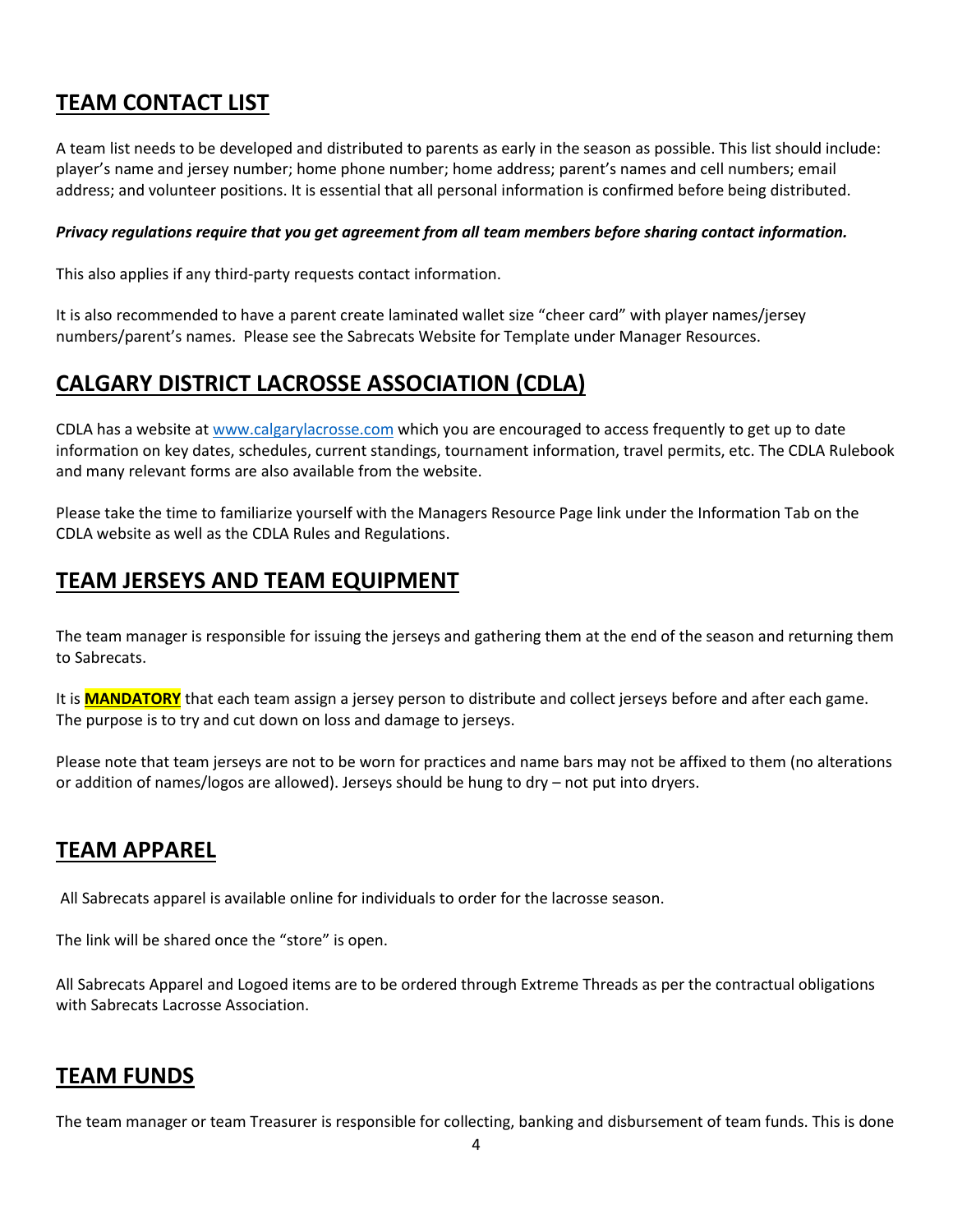by establishing a team bank account, collecting funds needed from parents (usually through a cash call) and paying from this account for additional floor time, tournaments, social functions, etc.

In your initial team meeting your parent group may choose to do a cash call to cover any additional costs incurred by the team. If so, it should be made clear that the cash call is voluntary and is for extras that go over and above what the Sabrecats and the CDLA provides.

The Sabrecats urges teams to use careful discretion with cash calls and would remind teams to be respectful of the individual situations of team members/ families.

### • **Team Budgets / Fund Raising**

- Teams are permitted to raise funds.
- The team budget must be discussed and agreed upon by at least 75% of the parents/guardians at the team's first team meeting.
- Team funds are to be held and distributed from a Team Bank Account.
- Teams must spend the **publicly raised funds** in the current season; as per the team's approved budget.

Any **publicly raised funds** which remain unspent at the end of the season are to be donated to Sabrecats.

- **Unspent publicly raised funds CANNOT be re-distributed to the parents/guardians of the team.** 
	- Cash contributions ("cash call"), which the parent/guardian has made to the team that have not been spent, are to be reimbursed to the parent/guardian who made the contribution; up to the amount of the original "cash call" amount.
	- Teams are to remain reasonable and sensitive to financial and social challenges; with regards to the amount of financial burdens placed on their players' families.
	- At the end of the season, an accounting of all cash collections and expenditures is to be provided to the parents/guardians and the Sabrecats Treasurer if requested.

## **TEAM PHOTOS**

The Sabrecats arranges for team photos to be taken – each player receives a team photo as well as an individual photo as part of registration. Details and booking instructions will be emailed to Managers. Photos are taken in late April or early May.

Information will also be posted on the website closer to the date.

## **GAME AND PRACTICE SCHEDULES**

The manager is responsible for keeping the team informed of game and practice schedules along with additional team events throughout the season. The easiest method of communication is via e-mail. Many teams are also using Team Snap for internal team communication. Practice and game schedules will be available on the CDLA website. To keep your team organized and well informed, please consider using a scheduling system that has the ability for families to download schedules into their calendar (such as TeamSnap).

The manager is responsible for ensuring that all players are made aware of the team's schedule for the next month. The CDLA sets the practice schedule as well as the game schedule for the regular season as well as playoffs. This, plus any team events, should be put together and emailed to the team. Once floor times have been assigned, teams are responsible for that floor time. Please refer to Floor Policy in the Sabrecats Policies and Procedures.

Unused Floor Times:

• It is the responsibility of each Coach or Team Manager to notify the Executive Director as soon as possible if they are unable to use a scheduled floor time.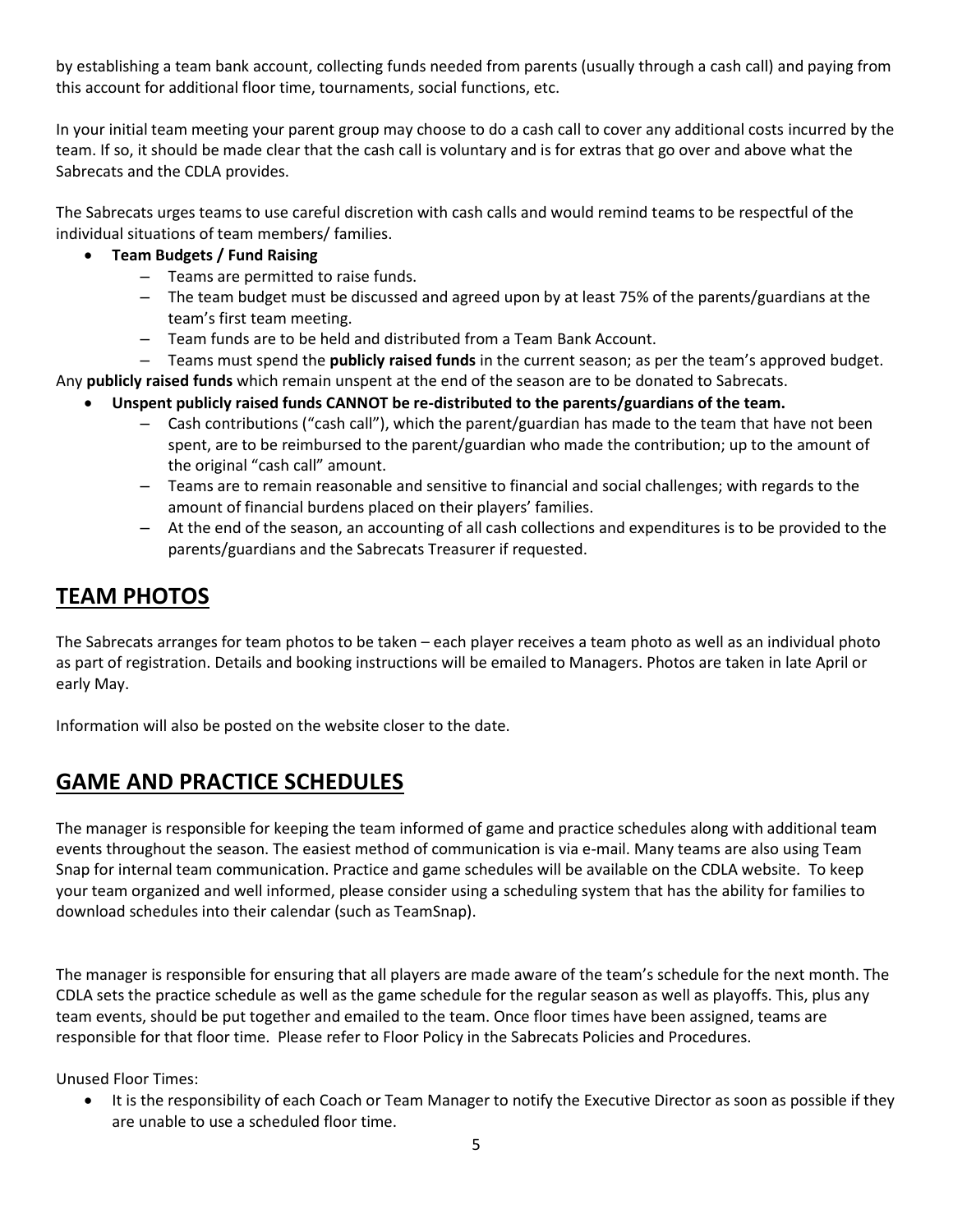The following is the Return Floor Policy for Sabrecats teams for allotted practice time. If a team cannot use a scheduled practice time, **it is the teams' responsibility to find a replacement team**.

- **Steps for finding a replacement team:**
	- **1.** If you may know of a team who would reciprocate practices with you, contact them first. If that team is unable to reciprocate a practice, but can take the practice you are offering, your team may need to just give up the time, to that team to avoid any penalty.
	- **2.** If you do not know of any team to contact, then contact your Age Group Coordinator to request Team Manager's contact information; for the purpose of proactively looking for a replacement team.

If all attempts to finding a replacement team are unsuccessful, the team may still have the following penalty applied; as approved by the Executive:

Pay the cost of the floor time; on the contract.

If a team fails to notify the Executive Director of a time that went unused, prior to the date of the time; for example; the team had no intention of using the floor time, the team will be penalized; as approved by the Executive:

• Pay **twice** the cost of the floor time on the contract.

## **RESOLUTION OF TEAM DISPUTES**

Occasionally disputes arise within a team over issues such as behavior, discipline, equal floor time, quality of the program provided by the coaches, etc. The parents should bring their concerns to the team manager who should work with the coach and parents to resolve the issues. If you are angry about anything a coach has done, it is **ESSENTIAL** to use "the 24-hour rule" before approaching the manager in person, phone, or email. Please familiarize yourself with the Flow of Communication within the Sabrecats Association.



## **Incident Reporting**

**Incident Occurs** "24 Hour Rule - Cooling Off Period" Complainant to review "Parent Code of Conduct" & "Fair Play Code" Contact Team Manager/Head Coach If no resolution at the team level; Contact the Vice President for your Age Category If no resolution was reached, Age specific Vice-President to contact the Executive Director for a Formal Incident Form Age specific Vice-President must ensure the Complainant fills the form out in its entirety, and will bring the unresolved concern(s) forward to the Director of Discipline. Upon a resolution, the Age specific Vice-President is to communicate the outcome to all necessary parties involved. Upon an unsuccessful resolution, the Age specific Vice-President will contact the President to convene a Disciplinary Committee, as per the Disciplinary Policy.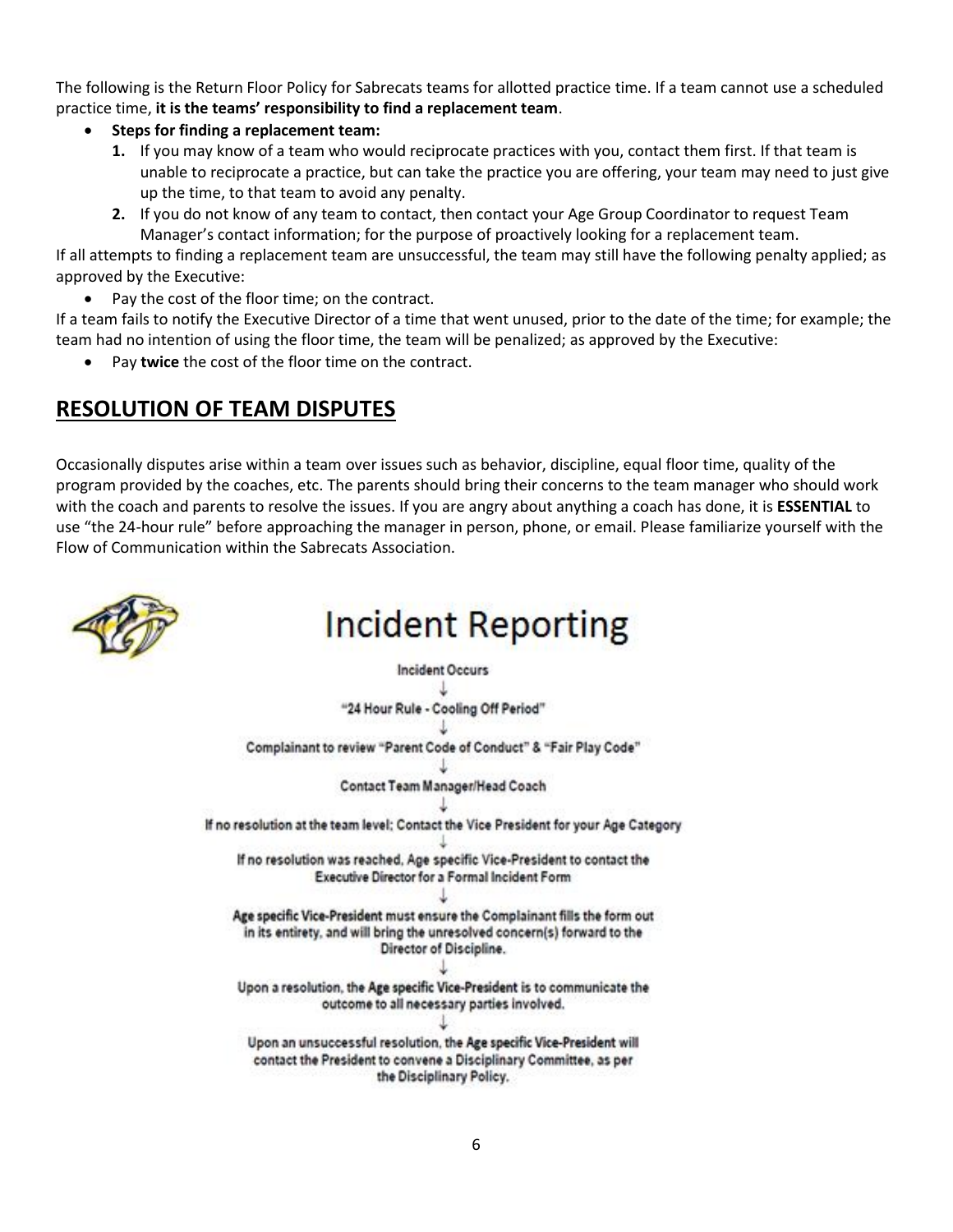## **GAME PROCEDURES**

It is the Manager's Responsibility to ensure that box duties are carried out by ALL families on the team. Create a schedule for all home and away games, if a parent cannot fulfill their slotted duty it is their responsibility to find a replacement. For home games, you will need three parents (penalty box, score clock and 30 second shot clock). For away games, you will need two parents (penalty box and scoresheet).

The home team is responsible for filling out and providing the game sheet. Rather than filling out your roster for each game by hand, it is much easier to create a team list on stickers to save time in your pre-game preparations.

Following the game, the winning team keeps both the white and yellow copies of the game sheet. The losing team gets the pink copy. The home team is then responsible for updating the CDLA website with the game statistics and e-mailing the final score and reporting any incidents or suspensions to the CDLA within 24 hours. In the event of a tie, the home team keeps the white and yellow copies and is responsible for reporting the game results. Each manager will be given a Username and Password to login into RAMP for game sheet reporting.

### **Game Results Reporting Procedures**

All game results must be entered into RAMP.

There is no longer a requirement to mail in the paper game sheets, but you must hold on to them until the end of the season.

### **For 6U and 8U**

- record the game number, date, time, and location on the game sheet
- enter the game roster (players and coaches) on the game sheet
- DO NOT record goals, assists and penalties
- home team submits the game sheet by logging into RAMP and uploading it; no need to enter any other stats keep a copy of the paper game sheet

### **For 10U, 12U, 14U and 16U**

All teams must enter the required information into the RAMP system. This includes:

- game rosters
- major penalties
- uploading of game sheet

Each Head Coach and Manager will receive an email with login information and links. If you don't receive this email, please contact our Executive Director Kelly Mantei at [execdirector@sabrecatslax.com.](mailto:execdirector@sabrecatslax.com)

### **Exhibition and Tournament Games**

### **Exhibition games organized in Calgary**

If you require referees, email exhibition@calgarylacrosse.com with your game details (teams, date, time, location).

- the CDLA Office will enter this game into the system and request referees on your behalf
- you will be contacted once referees have been assigned to your game
- following the game, you must login to RAMP and enter game rosters, major penalties and upload the gamesheet within 24 hours of game time

### **Tournament Games and Exhibition Games Played Outside of Calgary**

All tournament games and exhibition games played outside of Calgary must be entered into the RAMP system by the team.

Following the game, you upload game sheets and enter major penalty information just as you would for regular season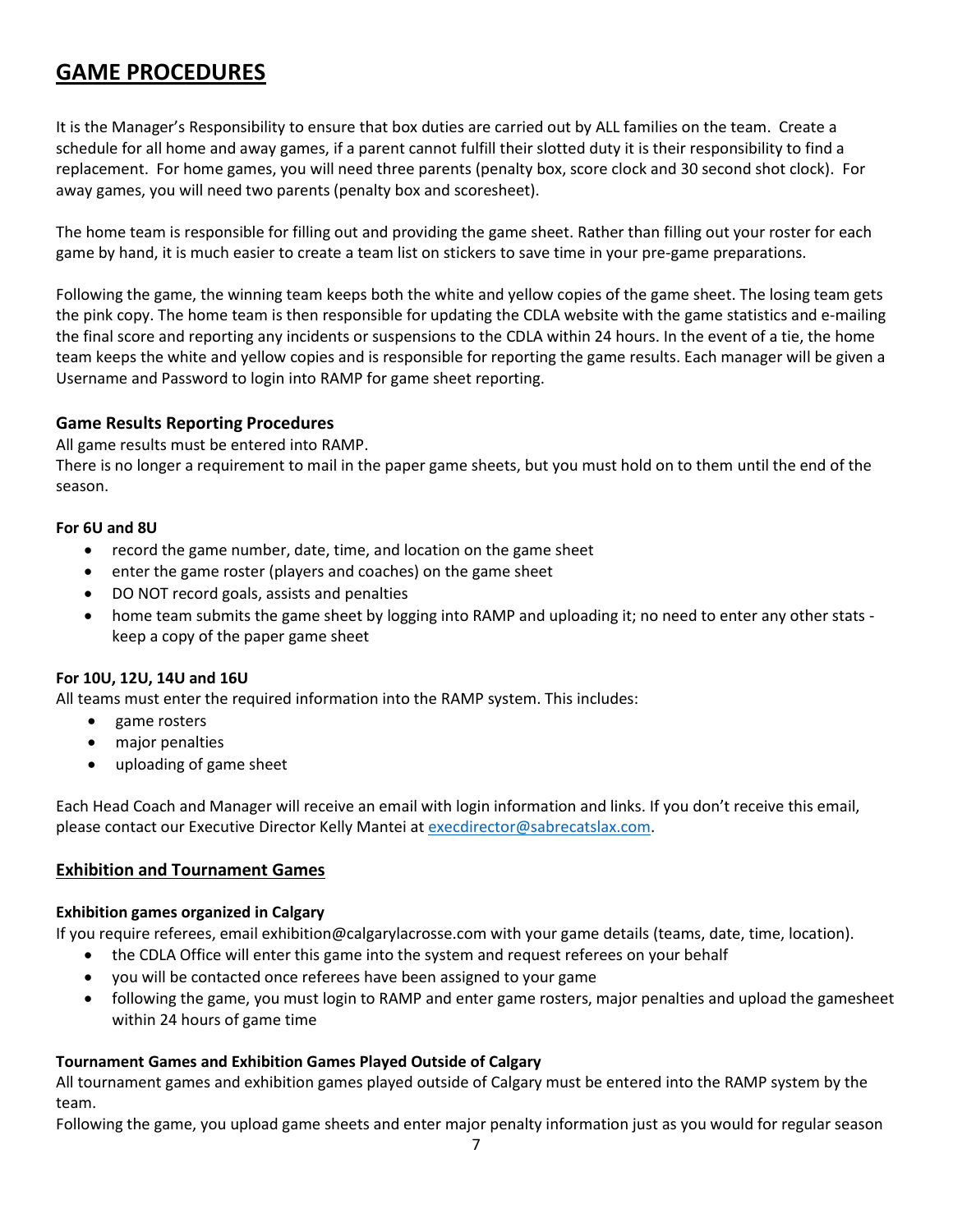games.

The CDLA only require game roster information and major penalties for CDLA teams.

You can find all of this information in more detail on the CDLA website under the following link

## **COACHES, PLAYERS & USE OF AFFILIATES**

Each team may formally register a maximum of five adults including coaches and manager on their official roster. Although up to five registered adults may be on the bench during games, generally the benches don't have room for more than three. The additional adults can then substitute when one is absent.

It is now mandatory for coaches in Calgary to attain some degree of coaching certification according to the age group of their team. Please contact the Director of Coaching – Brian Zarsky at [coaching@sabrecatslax.com](mailto:coaching@sabrecatslax.com) for questions with regards to the requirements for coaching certification.

Only officially rostered players may be on the bench during a game. If a player is injured, he/she may sit on the bench, as long as, they wear a helmet.

You may use an approved affiliate player if one of your players is injured, ill or away but not if you have a suspended player. The procedure for calling up an affiliate is that the Coach or Manager will contact the Coach of the affiliate player's team and discuss the situation with them. If all agree, the player may play in the designated game. The player should be handwritten on the game sheet with AP next to their name. Please note that there are restrictions as to how many games an affiliate may play.

\*\*Please familiarize yourself with the CDLA rules and regulations surrounding use of affiliates

## **TRAVEL PERMITS**

A team only requires a travel permit if they are travelling outside of Alberta (or to a non-sanctioned ALA event) to attend a tournament. The form can be found on the ALA website.

## **TOURNAMENTS**

You will find a list of Tournaments under the Information Tab on the CDLA website, as well as, a list of ALA sanctioned tournament listings can be found on the ALA website.

For the CDLA Canada Day tournament, all spots in that tournament are allocated to CDLA associations by the tournament coordinator. Please DO NOT contact Canada Day for a spot in that tournament. We will notify you if your team has been allocated a spot for Canada Day.

If you are attending a tournament outside of Alberta (or not sanctioned by the ALA), you need to ensure that you obtain a travel permit. Located on the ALA website.

\*\*\* Reminder that for all tournaments entered (including out of province and out of town) – game sheets must be submitted as per ALA rules

## **FACILITIES**

Please RESPECT the Arenas & Public Buildings that you attend for games, practices, tournaments, dry land etc. Team Management is responsible for their own behavior as are parents and guests. The Head Coach is responsible for the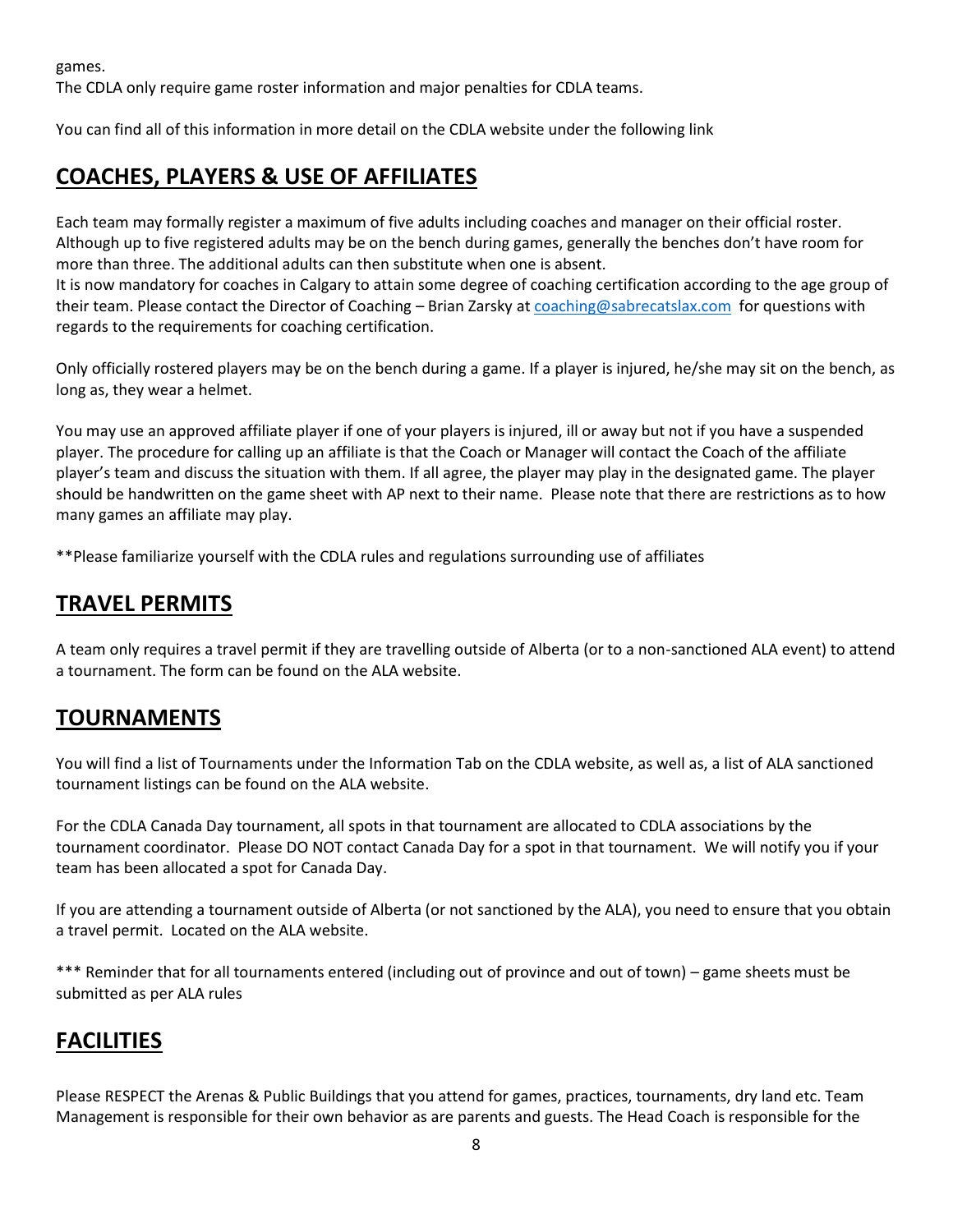behavior of their players and all coaching staff.

As per the CDLA guidelines the following list of behaviors should be adhered to:

- Cleanliness dressing rooms should be left in a similar state to where it was upon arrival, the last person leaving should ensure it is tidy.
- Teams must not linger in dressing rooms; all players should be out of the room no longer than 30 minutes after their scheduled time.
- Arrival times Teams will not be granted access to dressing rooms more than 60 minutes prior to games (Note: this may be amended as required by the Arena facility). Coaches that want their teams there earlier must advise players to keep equipment outside the arena.

Equipment in hallways blocking access to emergency exits is a safety violation and will not be tolerated by the facilities.

- No use of lobbies, stairs, and/or hallways as warm up areas. This is an insurance risk and disrupts other users. Please have teams warm up outside, or in some cases arenas may have designated areas to utilize.
- Respect the arena staff these people are paid to do a job; disrespect or verbal abuse will not be tolerated.
- No use of chewing tobacco and/or alcohol in and around dressing rooms.

Upon arrival:

- Coaches MUST report any damages observed in the dressing room or if the room was left a mess from the previous team; to the Arena Attendant immediately.
- If this is not done, and the Arena Attendant finds damage unreported, then the last team noted as being in the dressing room may be charged. If Sabrecats is liable for any damages/charges, then Sabrecats may forward these charges to the team involved.

## **CONCLUSION**

The team manager and coach should work in partnership to provide the players and parents with the best possible lacrosse experience. Have an enjoyable season and remember to encourage the parents to cheer hard and be kind to the players, coaches and officials.

Thank you for volunteering your time!!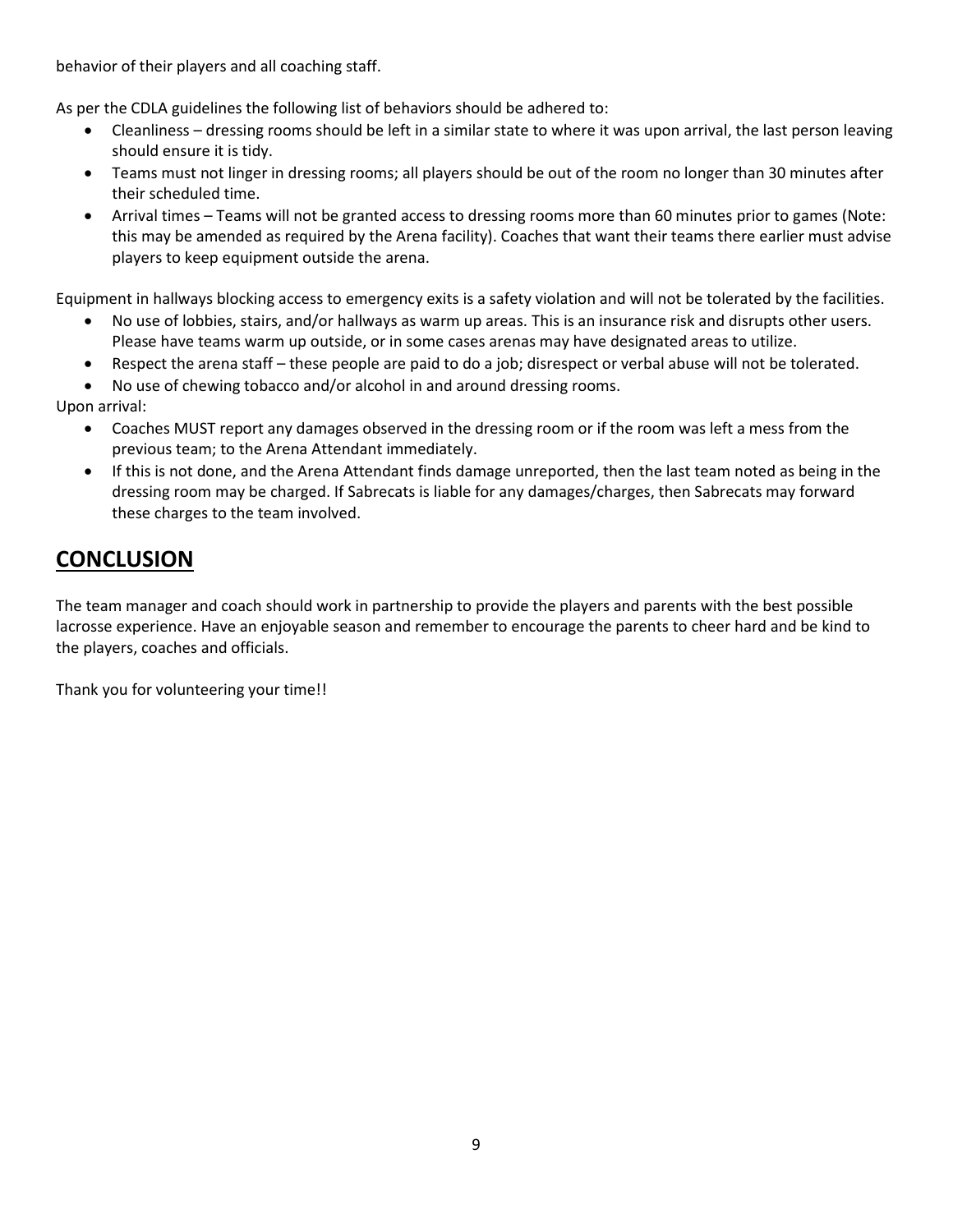### **APPENDIX 1**: **Team Parent Meeting Draft Agenda**

- **Introductions** 
	- Coaching Credentials
	- Coaching Philosophy
	- Objectives and Goals for the season

### • **Ensure contact information is collected from all families**

- **Team Rules and Player Expectations**
	- Behavior/Respect
	- Arrival time prior to games/practices.
	- Attendance (how much notice is expected)
	- Parents in dressing room.
	- Game dress code (if applicable).
	- Water bottles (the importance of each having their own)
	- Discipline/Team Rules
- **Volunteer Positions**
	- The most important thing a Team Manager can do is DELEGATE. A strong parent base will make for a strong team.
	- Head Coach, Assistant Coaches, Manager, Team Treasurer, and Jersey Parents are "Association Approved" roles at a team level. These positions go towards fulfilling the Volunteer Bond.
	- Other roles including Team Tournament Coordinator, Social coordinator etc. although important are not approved functions for fulfilling your volunteer bond commitment.
	- Other "Approved Association" roles can be found on the Sabrecats website.
	- Each family is responsible for ensuring their Volunteer Bond has been fulfilled AND their Credit Forms are submitted; according to the approved roles by the Association.
- **Forms** that are to be filled out and collected from EVERY family:
	- **Fair Play** (Coaches/Parents/Players this is supported by the ALA/CDLA.
	- **Code of Conduct** (24 hr "cooling off period") To be reviewed
	- **Submit all forms to Team Manager** (who will then submit to the Sabrecats Administrator)
- **Tournaments**
	- How many "in town" and "out of town" tournaments?
	- Need someone to cover tournaments and take care of sanctions, hotel bookings etc; and this person would be the Team Tournament Coordinator
	- **Budget**  outlining anticipated/estimated costs. A few things to consider are:
		- Cash Call
		- Tournaments (on average cost about \$800-\$1100 each)
		- Team Apparel MUST use **Extreme Threads (link is on the Sabrecats website)**
		- Team building activities
		- Extra floor (if available)
- **Fundraising**
	- Cash call as needed
	- Bottle Drives
	- Silent Auction
- **Scorekeeping** & **Timekeeping**
	- Explain that the CDLA expects the 'Home' team and the 'Visiting' team to each provide 2 volunteers for games. There should be one (1) Timekeeper, one (1) Shot Clock, and one (1) Scorekeeper for each game, as well as one (1) volunteer for each penalty box.
	- The Team Manager, or designate, should set up a schedule and ensure all Off-Floor Officials are aware of the dates they have been assigned. It's suggested that once the games have been posted, do up a schedule and if a parent is unavailable for that shift – that parent needs to find someone to cover their shift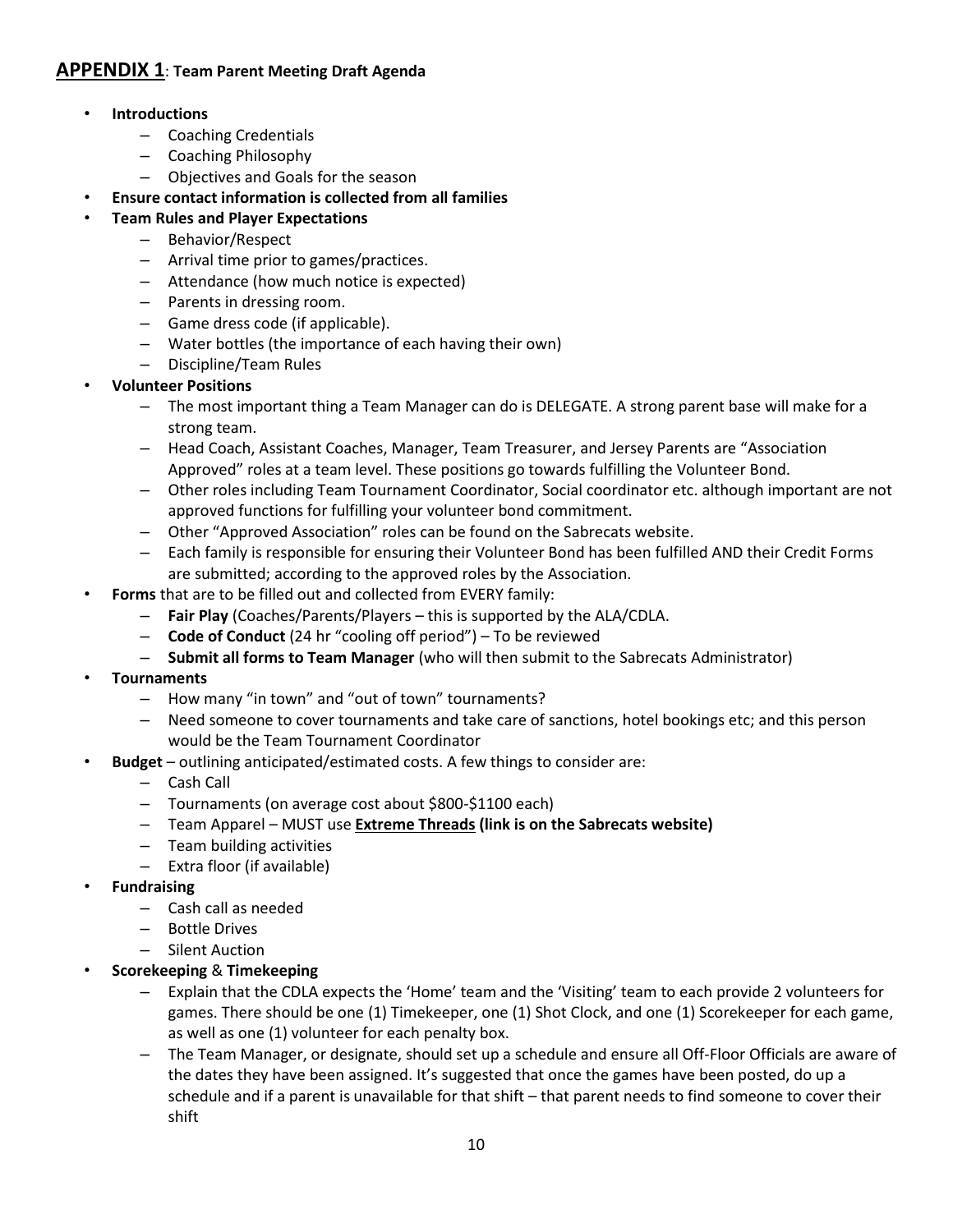- All Off-Floor Officials are responsible for conducting their duties in a manner that displays sportsmanship and shows fair play and respect to all participants. As NEUTRAL Off-Floor Officials assisting the referee in proper conduct of the game they are significant contributors to the management of the game. If their behaviour warrants disciplinary action, they may be relieved of the duties by the Referee or other CDLA official.
- **Q & A**